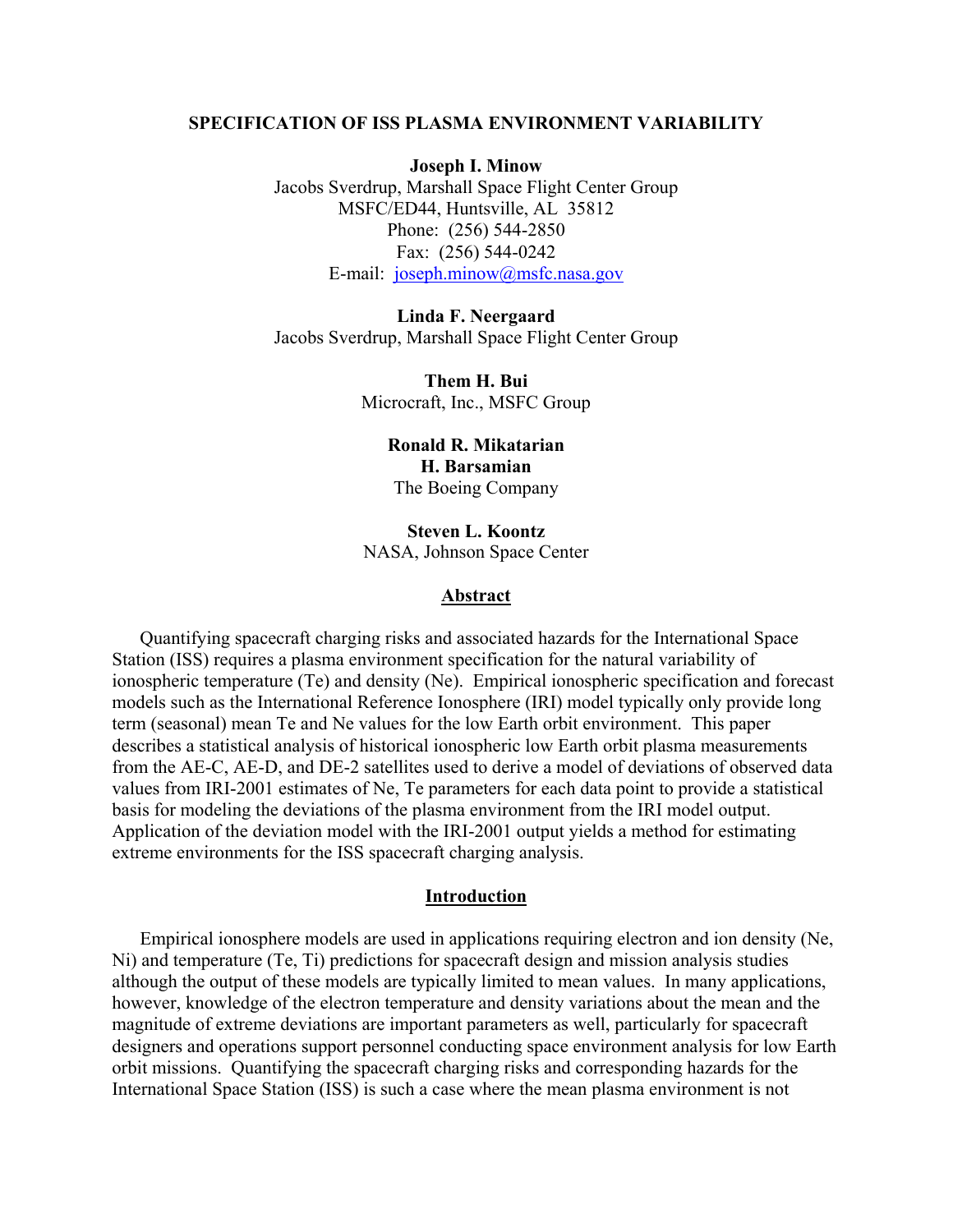| <b>Spacecraft</b>                                     |                               | <b>Records in Study</b> |  |
|-------------------------------------------------------|-------------------------------|-------------------------|--|
| $\cdot$ AE-C                                          | $[1973-12-16$ to 1978-12-11]  |                         |  |
| $-Circular, 68.1$ deg in                              |                               | $608,139$ records       |  |
| $-Elliptical$ 150 km x 4300 km                        |                               |                         |  |
| $-68.1$ deg inc                                       |                               |                         |  |
| $\cdot$ AE-D                                          | $[1975-10-06$ to 1976-01-29]  |                         |  |
| $-Circular, 90.1$ deg inc                             |                               | 100,395 records         |  |
| -Elliptical, 154 km x 3816 km                         |                               |                         |  |
| $-90.1$ deg inc                                       |                               |                         |  |
| $\bullet$ AE-E                                        | $[1975-12-01]$ to 1981-05-24] |                         |  |
| $-Circular, 19.7$ deg inc                             |                               | 464,690 records         |  |
| -Elliptical, 156 km x 2983 km                         |                               |                         |  |
| $-90.1$ deg inc                                       |                               |                         |  |
| $\cdot$ DE 2<br>$[1981-08-06 \text{ to } 1983-02-15]$ |                               |                         |  |
| $-Elliptical$ , 300 km x 1000 km 693, 112 records     |                               |                         |  |
| $-89.99$ deg                                          |                               |                         |  |
|                                                       |                               |                         |  |

 **Table 1. Historical Satellite Records** 

sufficient to determine the maximum range of spacecraft potentials that may be expected during the construction phase of the vehicle and after assembly complete. Specification of ionospheric Ne, Te conditions for a spacecraft charging analysis requires not only the mean environment for mean charging conditions but estimates of the extreme values as well to determine if the maximum spacecraft potentials anticipated for any configuration of the vehicle will remain within the –40 volt program requirement. This paper describes the development of a prototype empirical ionosphere variability model for the ISS program intended for use with the International Reference Ionosphere (IRI) to provide ionospheric mean Ne and Te values as well as predictions of the range of variations in Ne and Te about the IRI output values.

# **Database**

Satellite observations of electron density and temperature measurements are used to provide the database in the portion of the study reported here (although current work is underway to include ground based incoherent scatter radar observations as well). Data sets used in the study were obtained from the National Space Science Data Center (NSSDC), Goddard Space Flight Center, and are listed in Table 1. Since many of the satellites included in the database are the same satellites used in constructing the IRI topside models (Bilitza, 1994, 1997, 2001) the data set is particularly useful for examining variations in Ne and Te about the IRI values. Analysis of spacecraft charging data from the Floating Potential Probe instrument onboard the ISS during the winter and spring of 2001 (Ferguson, 2001; Ferguson et al., 2001) demonstrated that the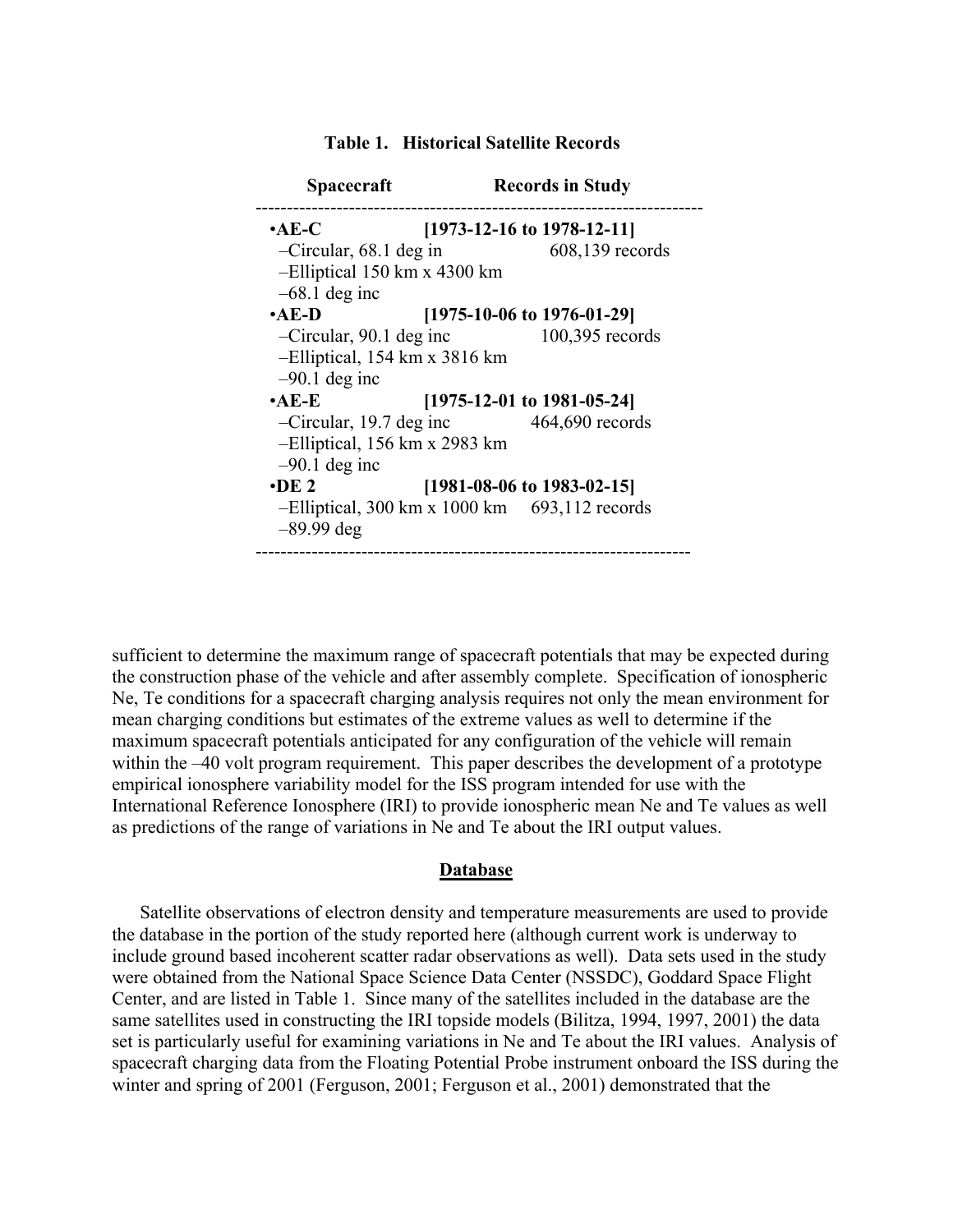

**Figure 1. Altitude, solar cycle distribution of Ne, Te records. Altitude range and mission dates for the satellites are indicated by the colored boxes. The F107**  EUV proxy index (in Solar Flux Units  $=10^{-22}$  W/m<sup>2</sup>/Hz) is given to **demonstrate phase in the solar cycle. Although the complete database covers nearly two solar cycles, only the AE-C, D, E and DE-2 data is included in the analysis (AE-E was removed) and results for this paper.** 

vehicle negative potential increases with increasing Ne and decreasing Te values and that the threat condition for maximum negative potential is high Ne, low Te values (Ferguson et al., 2001, 2003; Mikatarian et al. 2002, 2003). Since both Ne and Te parameters are required to determine the spacecraft potential, only data where simultaneous Ne and Te values are available are included in the study since these are required for estimates of spacecraft potential.

The data from the Atmosphere Explorer and Dynamics Explorer satellites, the subject of this paper, covers nearly a complete solar cycle. Electron density and temperature values were obtained from Langmuir probes on the Atmosphere Explorer series(Brace et al., 1973) and DE-2 (Krehbiel et al., 1981). Density values are available from the AE satellites over a range from  $5.0x10<sup>7</sup>$  to  $1.0x10<sup>12</sup>$  electrons/cm<sup>3</sup> and temperatures from 0.03 to 0.86 eV with an accuracy of approximately 10% to 20% (Brace, 1998). Additional data appropriate for the ISS study is currently being processed and incorporated into the database including the AEROS A satellite (~200 km to 800 km) and a large selection of incoherent scatter radar observations from Arecibo (Puerto Rico), Millstone Hill (Massachusetts), Jicamarca (Peru), and St. Santin (France). Finally, over three years of data from the Challenging Minisatellite Payload (CHAMP) satellite (circular orbit at ~400 km altitude) will also be available in the near future to include in the database. Results from the extended database will be provided elsewhere in a future report.

Data is available over a wide range of altitudes for low Earth orbit. All AE and DE-2 satellite data from 200 km to 1000 km is shown in Figure 2-a although only a restricted range of altitudes is useful for the ISS study. Figure 2-b are all data values (including both night and day) for the 350 km to 450 km altitude range appropriate for the ISS study. Night time data is not of interest to the ISS charging study since biased solar arrays are required for the electron collection process on the solar arrays to occur (Mikatarian et al., 2003; Gardner et al., this conference).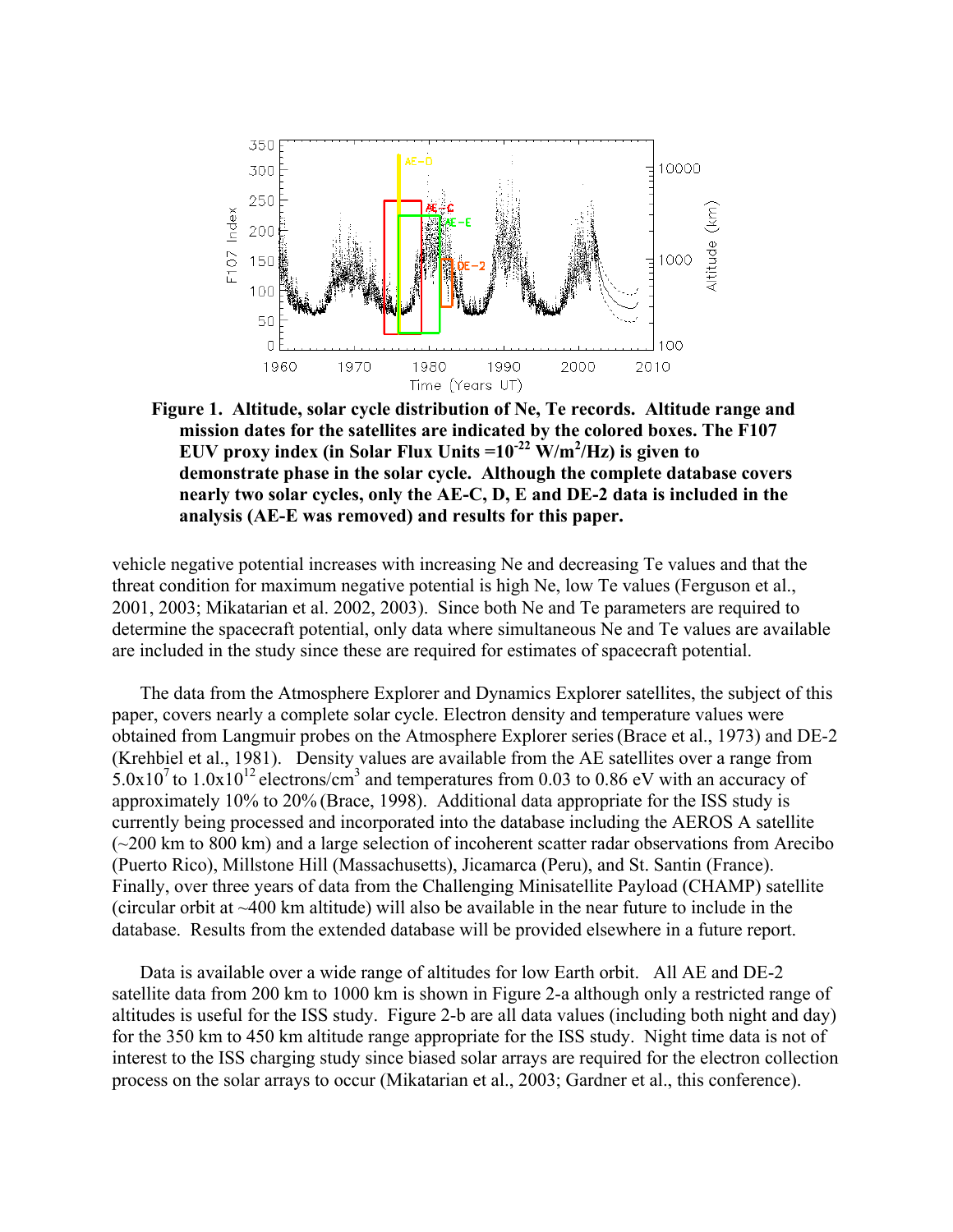Further filtering of the data set by rejecting nighttime values finally yields the remaining data shown in Figure 2-c.



**Figure 2. Distribution of Ne, Te values in database. Two-dimensional histograms of Ne-altitude (left panels) and Te-altitude (right panels) are shown for (a) all data from 200 km to 1000 km, (b) all data within 350 km to 450 km, and (c) only daytime data in 350 km to 450 km altitude range.** 

A two-dimensional histogram of the number of Ne, Te pairs is given in Figure 3 showing the number of values available in the ISS study set (350 km to 450 km) as a function of latitude and longitude. Coverage of the database is global since both polar and low inclination satellites are included in the database but only values with latitudes in the range  $-55^{\circ} < \lambda < +55^{\circ}$  are retained for the ISS study.

Although there are nearly two million individual records available in the original data sets obtained from NSSDC, not all records contain paired Ne and Te values. In addition, when specific application requires a subset of the complete database (for example, the ISS study),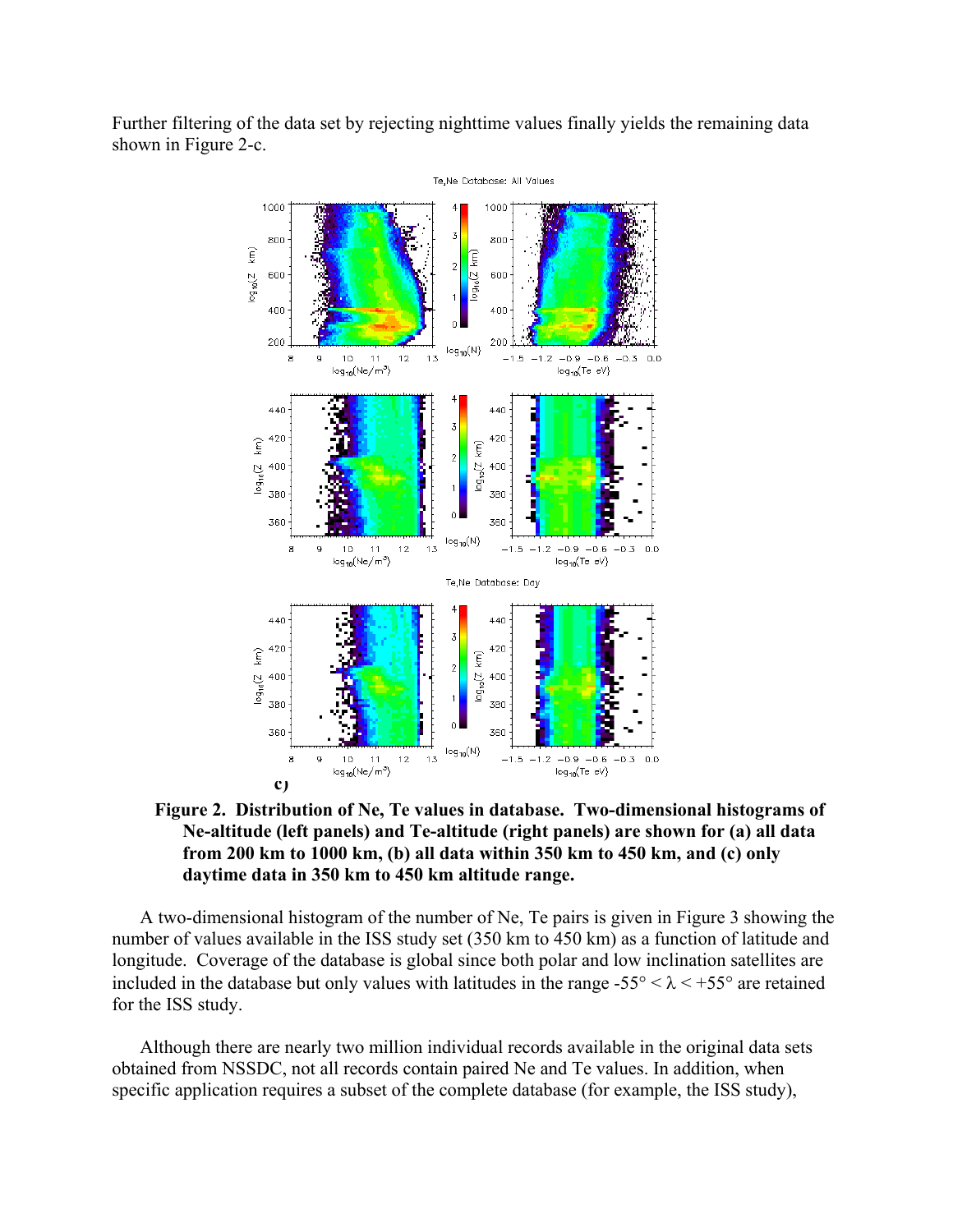restricting latitude and altitude ranges further reduces the available data. For example, Table 2 demonstrates the impact of restricting the data to only those values appropriate to the ISS charging study. Of the original 1.96 million data records available from the NSSDC archives, only 1.89 million remain after removing records with missing latitude and longitude information, invalid Te or Ne values, and other data problems. Requiring coincident Te and Ne values further reduces the database to 1.17 million data records. Although this may seem like a large number of records, they are distributed over all latitudes and longitudes providing minimal statistics in localized regions. For example, there would be a few tens of values in a single 1° x 1° cell assuming a random distribution of data points distributed over a 200 km to 1000 km altitude range, not a very extensive database for deriving statistical variations in plasma parameters! If the geographical range is increased to a  $5^\circ$  x  $5^\circ$  cell then there would be approximately 700 values distributed over the altitude range. Restricting the database to the ISS altitude range and daytime conditions further reduces the amount of [Ne, Te] pairs to less than 100,000 records. Clearly the quality of any statistical analysis based on the database will benefit from a large amount of data and results are anticipated to improve with the introduction of additional satellite data and the incoherent scatter radar observations into the data set.

Scatter plots of Ne,Te values are shown in Figure 4-a for the complete historical dataset while Figure 4-b is a subset where the database has been filtered to retain only data available for the specialized application of determining the range of electron density and temperatures at sunrise and through the daytime period over the range of altitudes and latitudes available to the International Space Station. Filtering the data is required to obtain statistics appropriate for a very specific set of conditions but at the cost of reduced statistical quality of the results due to due to the reduction in the number of records in the database.



**Figure 3. Latitude and Longitude Distribution of Ne, Te Data. The twodimensional histogram shows the number of [Ne,Te] pairs of AE-C, AE-D, and DE-2 data values in 5 degree latitude/longitude bins. Only data within the 350 km to 450 km ISS study altitude range is included in the figure.**

#### Te.Ne Database: All Values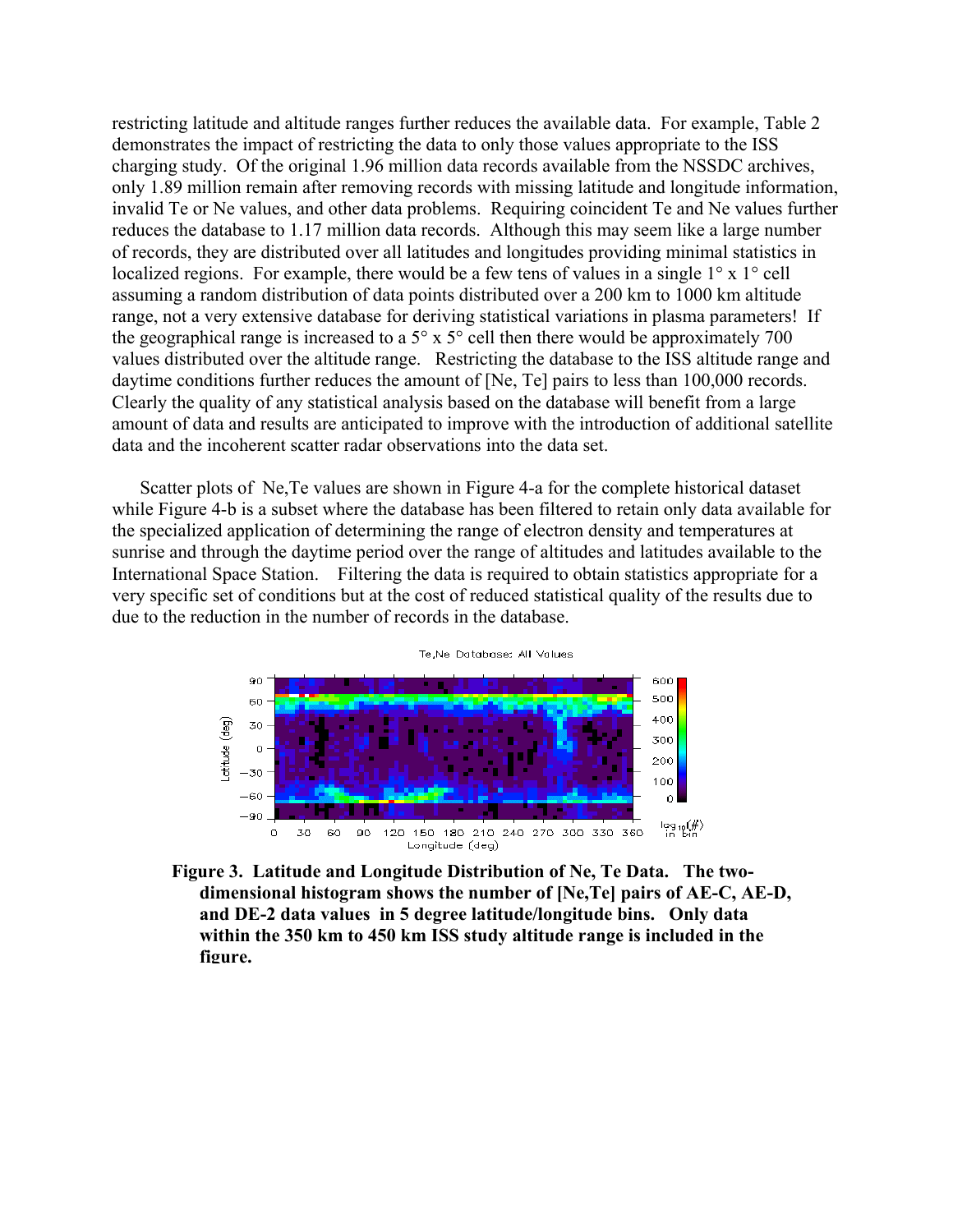

Figure 4. Ne, Te scatter plots. (a) Historical database of all  $1.07x10^6$  values and (b) the subset of  $0.88x10^6$  values applicable for ISS orbit  $(\pm 51.6^{\circ}$  latitude, 350 **km < z < 450 km) with solar zenith angles sza < 120**°**. Color coding provides the number of data values within each bin. The threat condition for ISS charging occurs in the high Ne, low Te sector of the scatter plots.** 

# **Implementation of the Variability Model**

The variability model is derived from the variance of individual Ne, Te values from IRI-2001 model results. For each set of Ne, Te data values in the database, the corresponding IRI-2001 values are computed and compared to the data values. This requires using the IRI-2001 input parameters (latitude, longitude, altitude, time, and solar and/or geomagnetic conditions) for each Ne, Te pair in the historical database.Plots of differences between the data and model values are shown in the top panels of figure 5. Density values typically vary by orders of magnitude about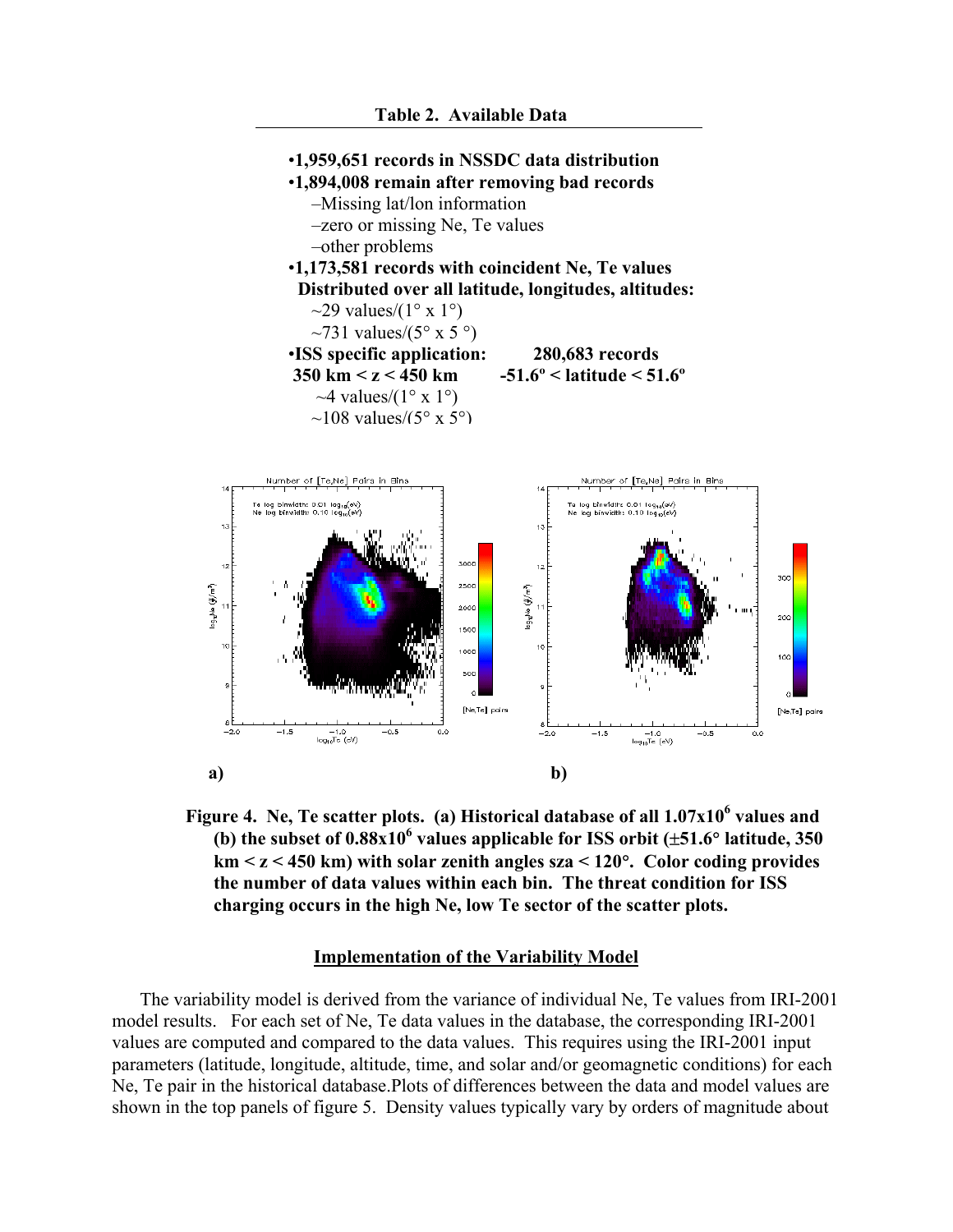the mean IRI output. There are numerous physical processes that result in plasma density variations that are not included in the climatological IRI model including equatorial plasma depletions associated with spread-f conditions during night in the equatorial regions, plasma depletions associated with sub-auroral enhanced plasma convection and stable auroral red arcs at mid latitudes, and plasma cavities associated with auroral arcs at high latitudes. Similarly, transient enhancements in electron temperatures due to auroral processes (particle and Joule heating) are not included in the IRI model and appear as deviations from the mean model output in the current analysis.

Histograms of differences between the IRI-2001 model and the data are provided in the bottom panels of Figure 5. The distributions are nearly Gaussian only for small deviations from the model but exhibit strongly non-Gaussian features for large deviations suggesting that simply computing mean and standard deviations of the differences will underestimate the extreme deviations in the database.



**Figure 5. IRI Model and Data Differences. Differences between the IRI-2001 values and the Ne, Te values in the database (top) and histograms of the differences (bottom) for electron number density (a) and electron temperature (b). The solid lines in the histogram include data from AE-C, AE-D, AE-E, and DE-2 spacecraft while the dotted line indicates histograms where the AE-E data has been removed. in the dotted line.**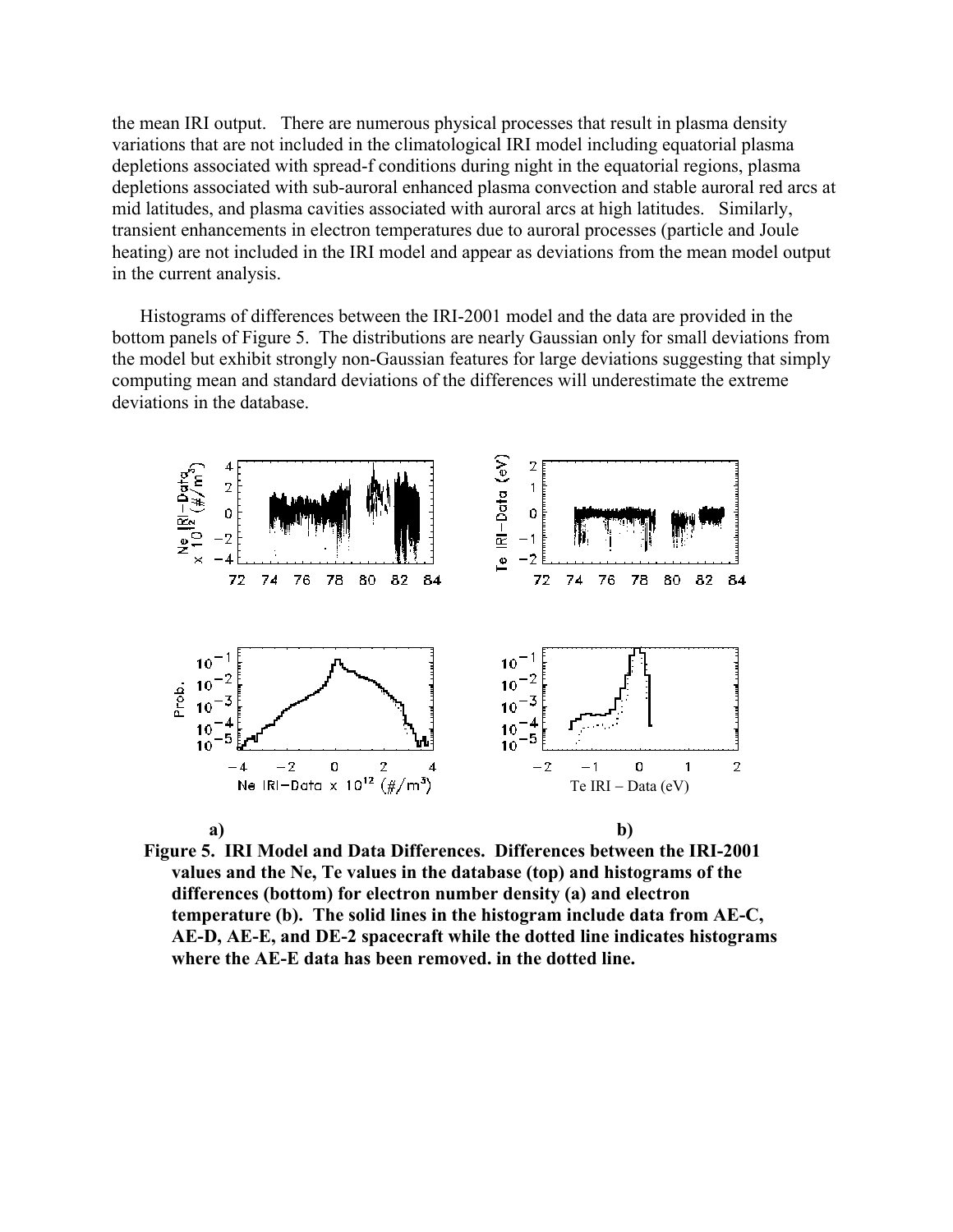Te values from the AE-E satellite appeared biased to anomalously high Te values in comparison to the AE-C, AE-D, and DE-2 data, even during 1976 and 1977 when data is available from both satellites and direct comparison is possible. The AE-E values appeared to be spurious and were removed from the analysis for the ISS study. The histograms in Figure 5 include both the complete Atmosphere Explorer and Dynamics Explorer data sets for all latitudes and altitudes in the database (solid lines) as well as histograms with the AE-E data removed (dotted line). A set of high Te values is lost when removing the AE-E data although there does not appear to be a systematic bias in the measurements since the peak of the histograms with and without the AE-E data are at the same value. Since the threat condition for extreme ISS charging is low Te, loss of the high Te AE-E data is not important to the study.



**Figure 6. Comparison of historical Ne and Te database with IRI-2001. (a) Density values in the data are distributed about the IRI-2001 values. (b) Temperatures are similarly distributed. Lines drawn on each plots indicate bounds of 68%, 95%, and 99.9% of the data values for each bin (from Minow, 2002).**

Scatter plots of data Ne and the corresponding IRI model Ne values are given in Figure 6a and data Te with corresponding IRI model Te values in Figure 6b. Density values in the database typically vary over an order of magnitude about the IRI values with extremes of approximately two orders of magnitude. Electron temperature variations in the historical database are typically within an order of magnitude of the corresponding IRI Te values.

Quantitative estimates of the variability are obtained by computing Ne and Te statistics for the historical database. For example, consider the process of obtaining electron density variability. The process begins with establishing Ne bins based on the IRI values then sorting the historical Ne database values into the appropriate density bins. Within each bin, statistical variation of the electron density is determined by finding the density values in the historical database that bound 50%, 68%, 95%, and 99% of the data values within each bin. Although the values are often referred to generically in this work as the "mean" and "1, 2, and 3  $\sigma$ "variability estimates, the distributions within each bin are typically far from Gaussian and the technique is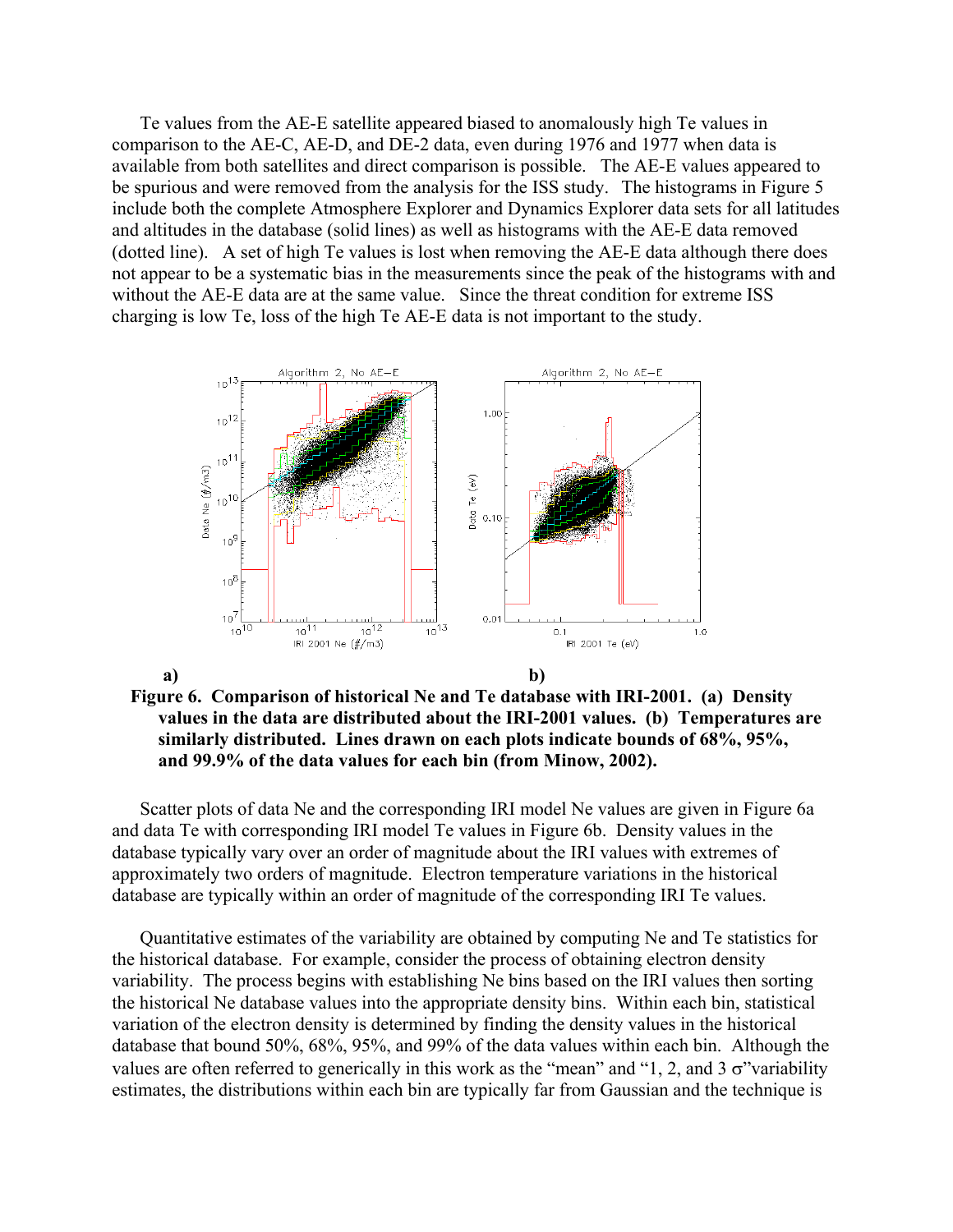generally applicable in terms of the percentiles. Te variability is derived from a similar process using IRI Te bins and the historical Te database.

Results from the variability study can be applied to estimate potential threats to the ISS program in a very simple way by taking the greatest Ne and least Te values that appear in Figure 4-b and Figure 6 and use them as a "worst case" ionosphere for the ISS orbit. This technique was used by Mikatarian et al. (2003) to demonstrate that the current ISS configuration will not exceed the –40 volt limit on the structure floating potential. Since the program limit is not exceeded even for a non-physical worst case (although Ne and Te values are typically anticorrelated in the daytime ionosphere it is not readily apparent that the highest Ne and lowest Te value in Figure 6 will ever occur at the same time). More detailed analysis of the correlations between the Ne, Te pairs will be required when the predicted potentials approach or exceed the limit of –40 volts, a possibility in future construction of the vehicle.

The second method of applying the variability statistics is to use the results of the statistical analysis to develop a computer model of Ne and Te variations. Computation of the percentiles shown in Figure 5 within a spatial range of altitudes, latitudes, and local times yields a database of deviations from the IRI-2001 model results that may be applied to IRI output to estimate



# **Figure 7. Schematic of Ne, Te Variability Model. The model takes the**  δ**Ne,** δ**Te results generated from the variability study to provide deviations from the IRI-2001 output for a given set of input parameters.**

deviations in Ne, Te that are not contained in the average IRI model. Figure 7 provides a schematic of a FORTRAN program written to automate the process. A user runs the variability model by providing the standard IRI-2001 model input (latitude, longitude, altitude, time, solar activity, etc.) to a "wrapper" program that drives the IRI-2001 subroutines and includes access to the variability database. Ne, Te values from the IRI-2001 model are used to select which set of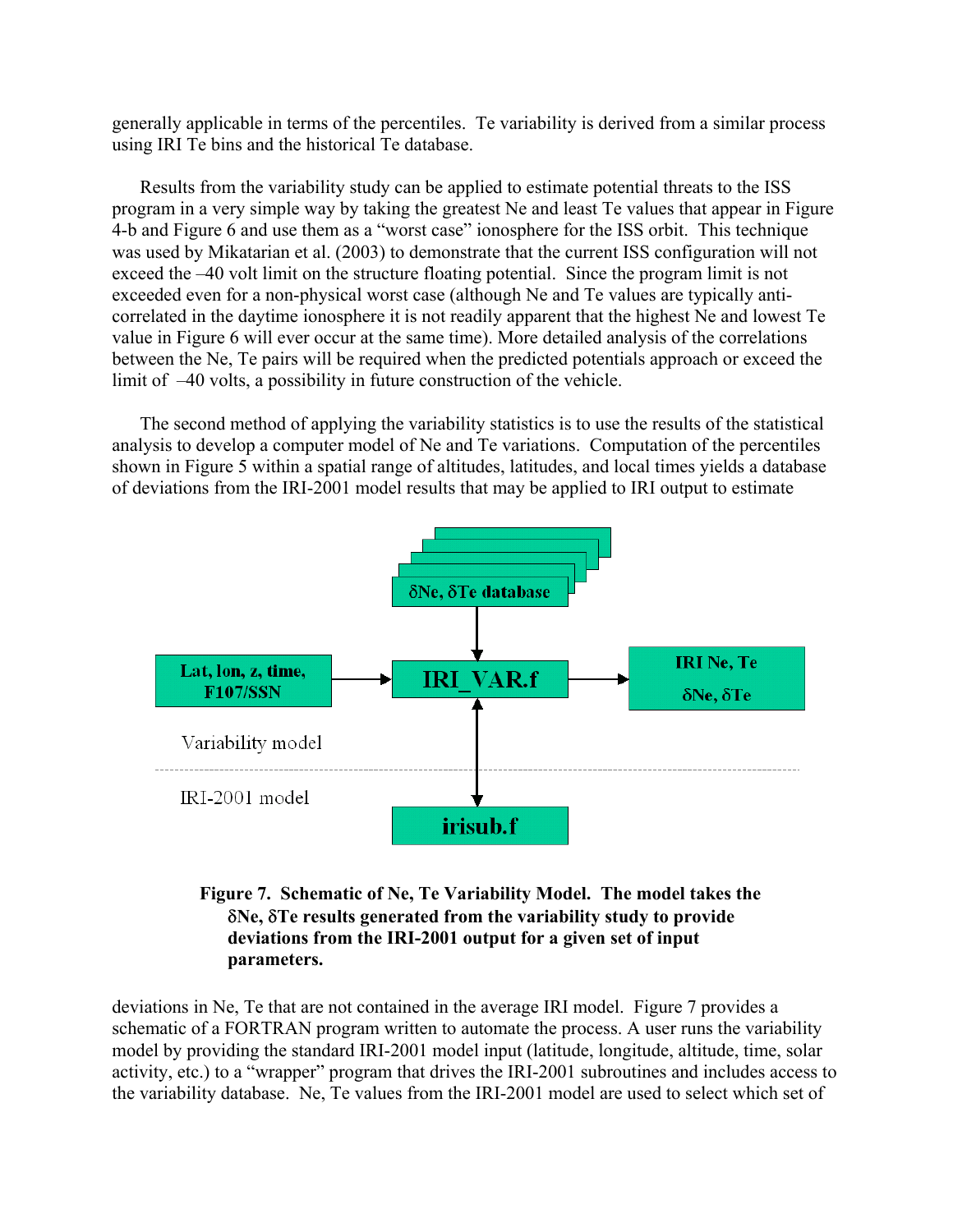statistics to use from the variability study and the software then provides the appropriate offsets to add or subtract from the 50% values in the bin. Output from the "wrapper" program is both the standard IRI-2001 output as well as the deviations from the IRI-2001 values based on the historical database. This computer model is incorporated in the Plasma Interaction Model developed by Boeing and SAIC to predict ISS floating potentials (Gardner et al., this conference; Mikatarian et al., this conference).

Variations in solar and geomagnetic activity have not been included in the analysis described above. Simply collecting together all data within a given altitude and latitude range without sorting by geophysical conditions requires accepting wide deviation in Ne and Te values. For example, Figure 7 provides the distribution of Ne and Te values both day and night data in the ISS altitude range where daytime values are coded red and nighttime blue. The simple local time relation

$$
LT = [UTC + longitude/15] \mod 24
$$

is used to organize the Ne, Te values and solar zenith angle is used to determine if the individual measurement was made in illuminated or night conditions (the modulus operation assures all local times are in the range of 0 hours to 24 hours). Overlap of day and night values near dawn



**Figure 8. Ne-LT and Te-LT scatter plots. Day (night) values are indicated by the red (blue) colors. The vertical dashed line is sunrise where SZA(z) of a data value is equal to the solar zenith angle of sunrise SZASR at altitude z of the [Ne, Te] data pair (SZA refers to the solar zenith angle, the angle between the satellite zenith-nadir axis and the direction of the Sun).**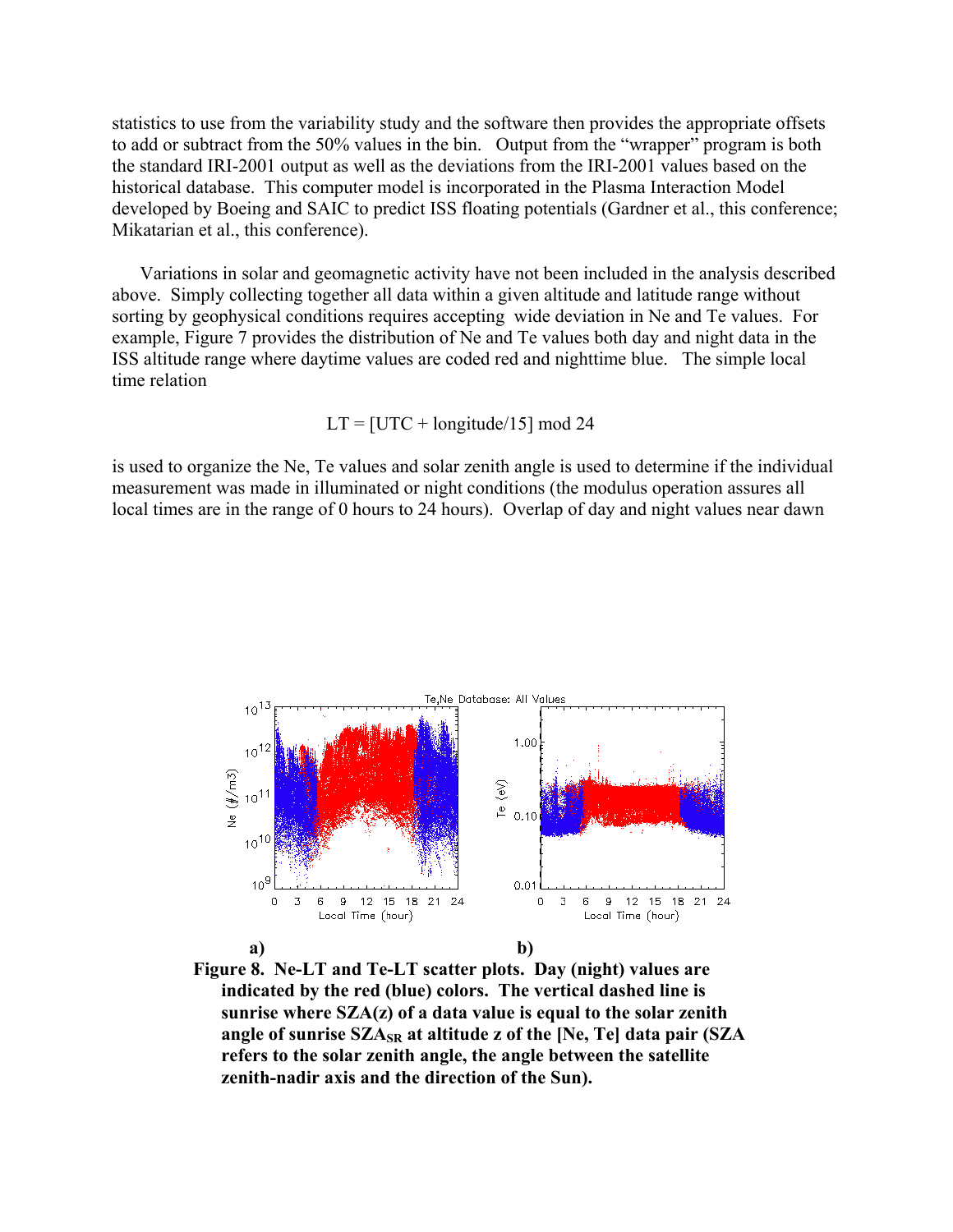and dusk are due to variations in sunrise and sunset times over the latitude range from -55° to - +55° included in the ISS study set. The typical ionospheric behavior is apparent with night density values decreasing until sunrise where they begin to rise. Midday Ne values in Figure 7-a are a maximum, ranging from  $5x10^{10}$  #/m<sup>3</sup> to  $5x10^{12}$  #/m<sup>3</sup>, and Ne begins to decrease in the evening hours and into the night. Te values exhibit an abrupt increase at sunrise due to rapid heating of the electron gas by photoelectrons, decrease in midday when Ne is a maximum, increase in the late afternoon hours as Ne decreases, and finally decrease after sunset and into the night time hours as the ionosphere cools.

In addition to the typical diurnal behavior of the ionosphere, an obvious feature in Figure 8 is the large range of Ne and Te values at any given local time. Ne values in Figure 6-a vary approximately two orders of magnitude while the Te values vary by factors of two or three. Some of the wide range in the Ne and Te values can be attributed to the variations in solar activity. Pre-sunrise Ne and Te values obtained from incoherent scatter radar measurements at Arecibo (Puerto Rico) during ionosphere World Day observations over a complete solar cycle are given in Figure 9 as a function of the F107 proxy index for solar EUV activity. The figure demonstrates that the two order of magnitude variation in pre-sunrise Ne values in Figure 8-a is due to variations in solar activity. Current work on including both F107 and a geomagnetic proxy index (either Kp or Ap) to reprocess the database is underway to reduce the variations.

# **ISS Eclipse Exit and Daytime Ne, Te Environment**

Mikatarian et al. [2002, 2003] describe the spacecraft charging analysis used to demonstrate the maximum values of ISS potentials for the current configuration are within the –40 volt limit even if the Plasma Contactor Units install to discharge excess electron current are not used. An important input to this work is an estimate of the mean and extreme Ne and Te values in the ISS orbit. Analysis of on-orbit ISS potential measurements showed that charge collection by the high voltage ISS solar arrays is linearly related to electron density and inversely proportional to electron temperature (Ferguson et al., 2001). The greatest negative potentials are found when the density is high and the temperature is low at eclipse exit (as the spacecraft enters sunlight) and prediction of extreme charging events requires an estimate of the maximum electron density and minimum electron temperatures in the ISS orbit.

A simple version of the statistical model was implemented for this work since it was sufficient to demonstrate that ISS potentials do not exceed the –40 volt limit anywhere over the range of altitudes and latitudes available to the ISS. In addition, since the extreme charging conditions require a bias on the solar arrays, it is only necessary to consider conditions where the spacecraft is illuminated by the Sun. Therefore, a variability model applicable over the 350 km to 450 km ISS altitude and within a latitude range of ±51.6° for daytime conditions satisfies the program requirements to determine a plausible worst case environment for input into the charging analysis.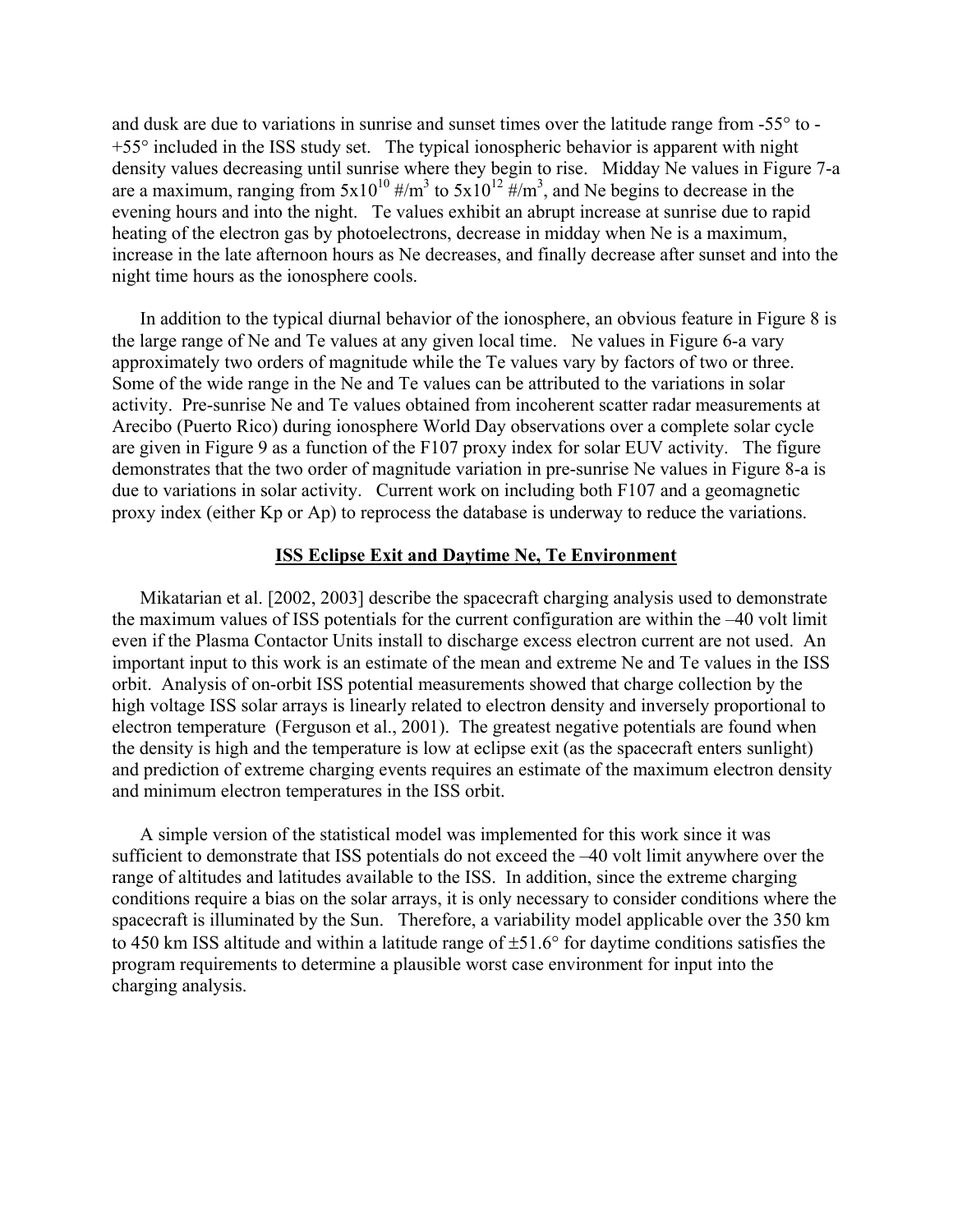

**Figure 9. Pre-sunrise Ne, Te Measurements at Arecibo, Puerto Rico. (a) Ne and (b) Te values at ISS altitudes both exhibit a strong correlation with F107. Including solar activity in the analysis of the database will provide an opportunity to reduce the variability in the deviation model (from Mikatarian et al., 2003).** 

Figure 10 provides a case for comparing results from the Ne and Te variability model with data values. The top and middle panels are time series of Ne and Te altitude profiles obtained by the incoherent scatter radar at Arecibo, Puerto Rico, for a series of days in March 1988. The daily electron temperatures rise at sunrise due to photoelectron heating of the neutral gas is apparent in the plots with a decrease in Te during the middle of the day where the electron density is a maximum (electron cooling is dependent on the electron density). Finally, as the electron density begins to decrease late in the day the electron cooling rate also decreases and the electron temperature rises again before sunset. After the sunlight no longer illuminates the ionosphere both the electron density and temperature decay to the nighttime values.

Electron densities and temperatures from the 404.5 km radar range gate, an altitude typical of the ISS orbital altitude, is plotted in the bottom panel of Figure 4. Results from the IRI-2001 model are overplotted to show the model representation of the Te values and statistical results are indicated for sunrise and daytime periods. Statistics for these results include all data in the database from 350 km to 450 km altitude, solar zenith angle < 120 degrees, and latitudes between +/- 51.6 degrees. Note that while the extreme low temperature values indicated by the - "3σ" level are not significantly less than the night time observations, the daytime extreme values can be much greater than the observations.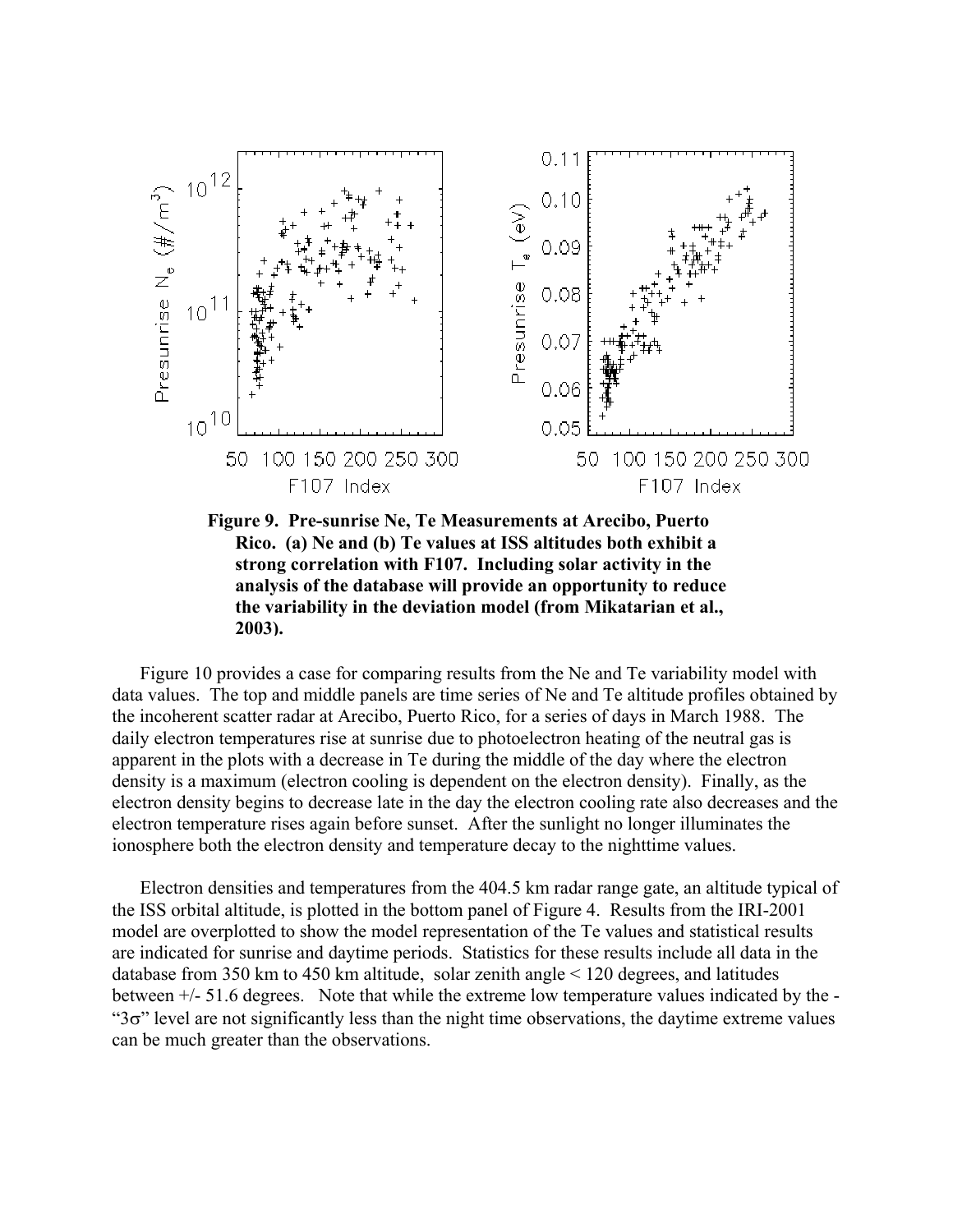

**Figure 10. Incoherent scatter radar Ne and Te measurements on 18 March 1988 at Arecibo, Puerto Rico. Ne (top left) and Te (top right) are altitude profiles as a function of time (day 78 of year 1988 in Atlantic Standard Time) with the values of temperature and density given by the color scale. The Ne, Te values from ~405 km are plotted in the bottom panels (solid black line) with the corresponding IRI-2001 values (dotted black line). Estimates of the "1,2, and 3** σ**" variability (blue, green, and yellow, respectively) are given for daytime periods when the variability database is applicable (from Minow, 2003).**

Determination of the maximum charging levels anticipated for future ISS configurations will similarly require estimates of plausible worst case charging conditions as well as estimates of how frequently these conditions may be encountered. Implementation of the variability model provides a convenient method of incorporating Ne and Te statistics based on historical values into a simple computer model.

## **Summary**

Preliminary results from a technique developed to provide statistical variations in electron density and temperature values in addition to the mean values available from standard empirical ionosphere models has been descirbed. Historical in-situ observations of Ne and Te from the AE-C, D, and E and DE-2 satellites provide a database of observations from which deviations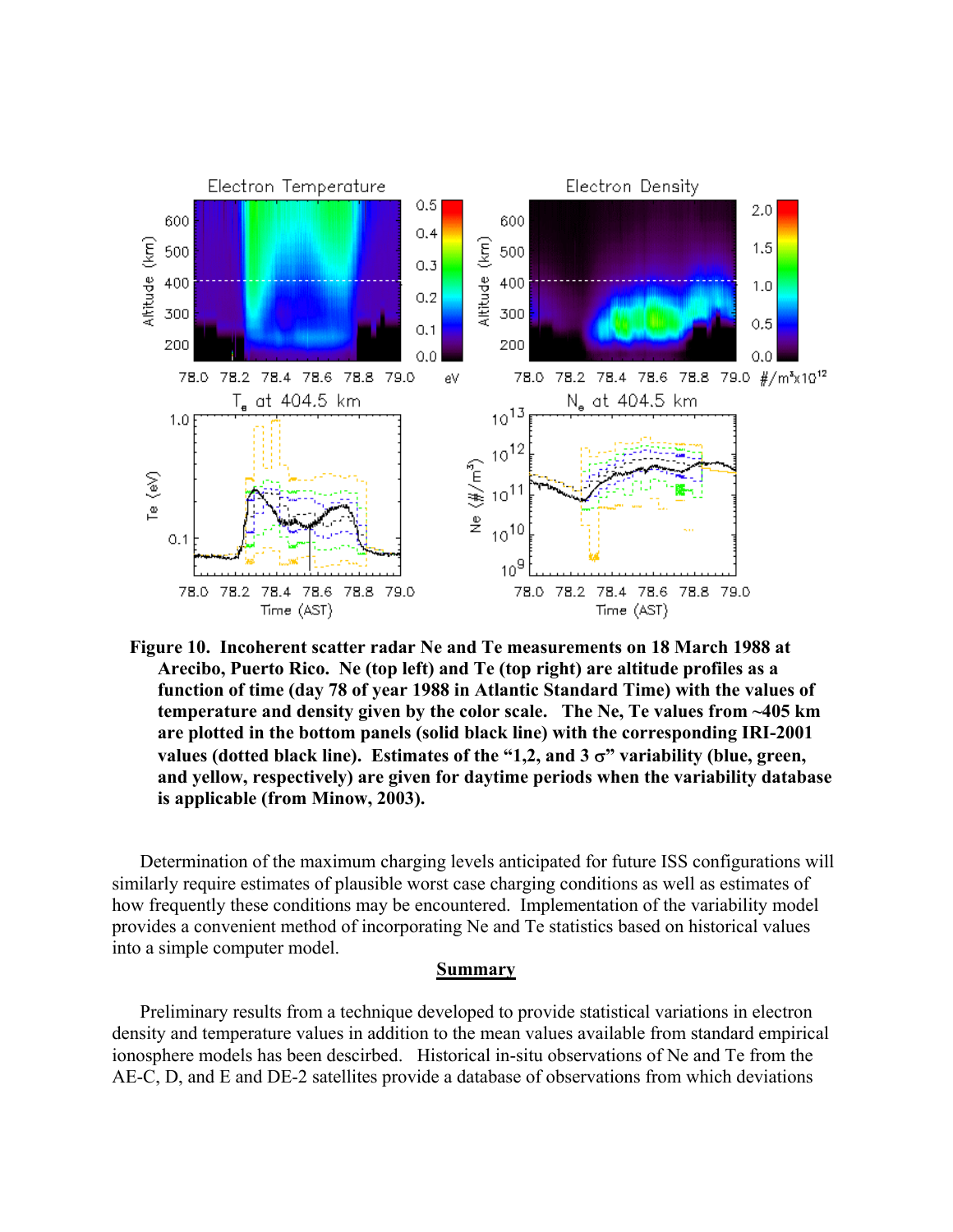from the IRI-2001 empirical ionosphere model can be derived. Deviations of Ne and Te values in the database from the IRI model results provide the variability about the model results.

Current activities are focused on collecting additional data sets to enhance the historical database. The current set of satellite data contains over a million data values. Adopting a set of 10 degree latitude bins, 10 degree longitude (or local time) bins, and 100 kilometer altitude bins will require the data to be distributed among 5832 bins. Assuming the data is relatively uniformly distributed, there will be between 100 and 200 points per bin. The data however is not uniformly distributed in altitude or latitude due to the orbital dynamics of the spacecraft and some altitude regions or range of latitudes will contain many more data values than others. Work is underway to acquire additional satellite and incoherent scatter radar data sets that will fill out the database. Implementation of algorithms for computing density and temperatures over a range of altitudes based on observations at a single altitude are also a possible technique for enhancing the database.

# **Acknowledgements**

Satellite data used in the study was provided courtesy of the National Space Science Data Center/Goddard Space Flight Center. Qihou Zhou provided the Arecibo Observatory incoherent scatter radar data from the Arecibo World Day database. The authors thank John Kern (Dynacs Engineering Company) for many helpful discussions and suggestions on this work. Financial support for JIM, LFN, and THB are provided by task #02-040403-05 and #02-040403-86 on NASA Contract NAS8-00187.